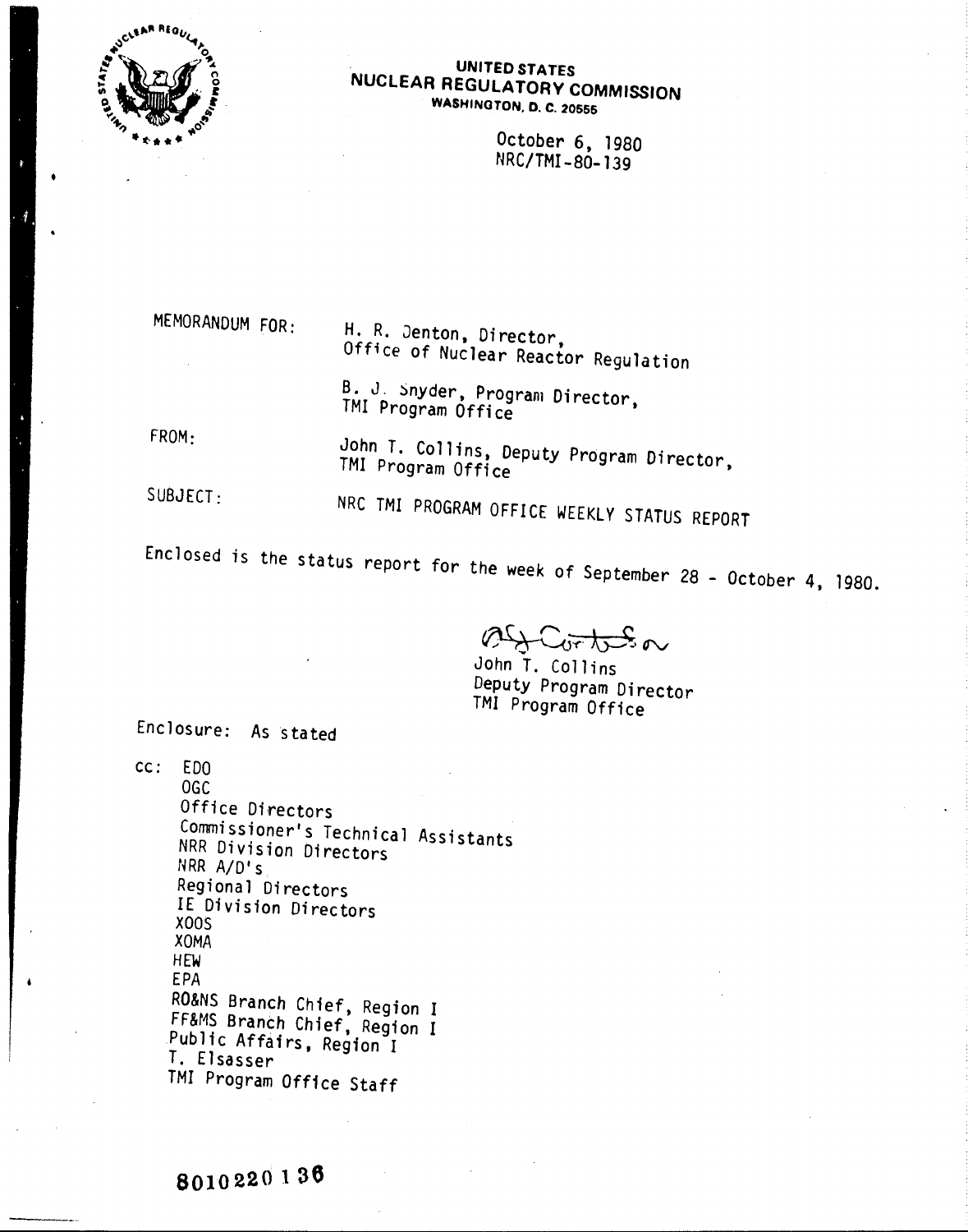# NRC TMI PROGRAM OFFICE WEEKLY STATUS REPORT'

Week of September 28 - October 4, 1980

Plant Status

Core Cooling Mode: Cyclic natural circulation in the *"A"* reactor coolant system (RCS) loop via the *"A"* once through steam generator (OTSG), steaming to the main condenser, and RCS 100p-A and B cyclic natural circulation to reactor building ambient.

Available Core Cooling Modes: OTSG "B" to the main condenser; long-term cooling "B" (OTSG-B); decay heat removal.

RCS Pressure Control Mode: Standby Pressure Control (SPC) System.

Backup Pressure Control Mode: Makeup system in conjunction with letdown flow (Emergency use only due to suspected leaks in the seal injection system).

Major Parameters (As of 0500, October 3, 1980) (approximate values) Average Incore Thermocouples: 121°F Maximum Incore Thermocouple: 177°F

RCS Loop Temperatures:

| Hot Leg      | $132^{\circ}$ F | $134$ <sup>o</sup> F |
|--------------|-----------------|----------------------|
| Cold Leg (1) | $99^\circ$ F    | $78^\circ F$         |
| (2)          | $114^\circ F$   | $R1^\circ F$         |

Res Pressure: 98 psig (DVM) 86 psig (Heise)

Prenuurizer Temperature: 84°F

Reactor Building: Temperature: 77°F Water level: Elevation 290.5 ft. (8.0 ft. from floor) via penetration 401 manometer Pressure: -0.7 psig (Heise) Concentration: 2.0 x 10-4 uCi/cc (Kr-85) (sample taken 10/1/80)

Environmental & Effluent InfOrmation fluent Information

- 1. Liquid effluents from TMI-1 released to the Susquehanna River, after processing, were within the limits specified in Technical
- 2. No liquid effluents were discharged from TMI-2.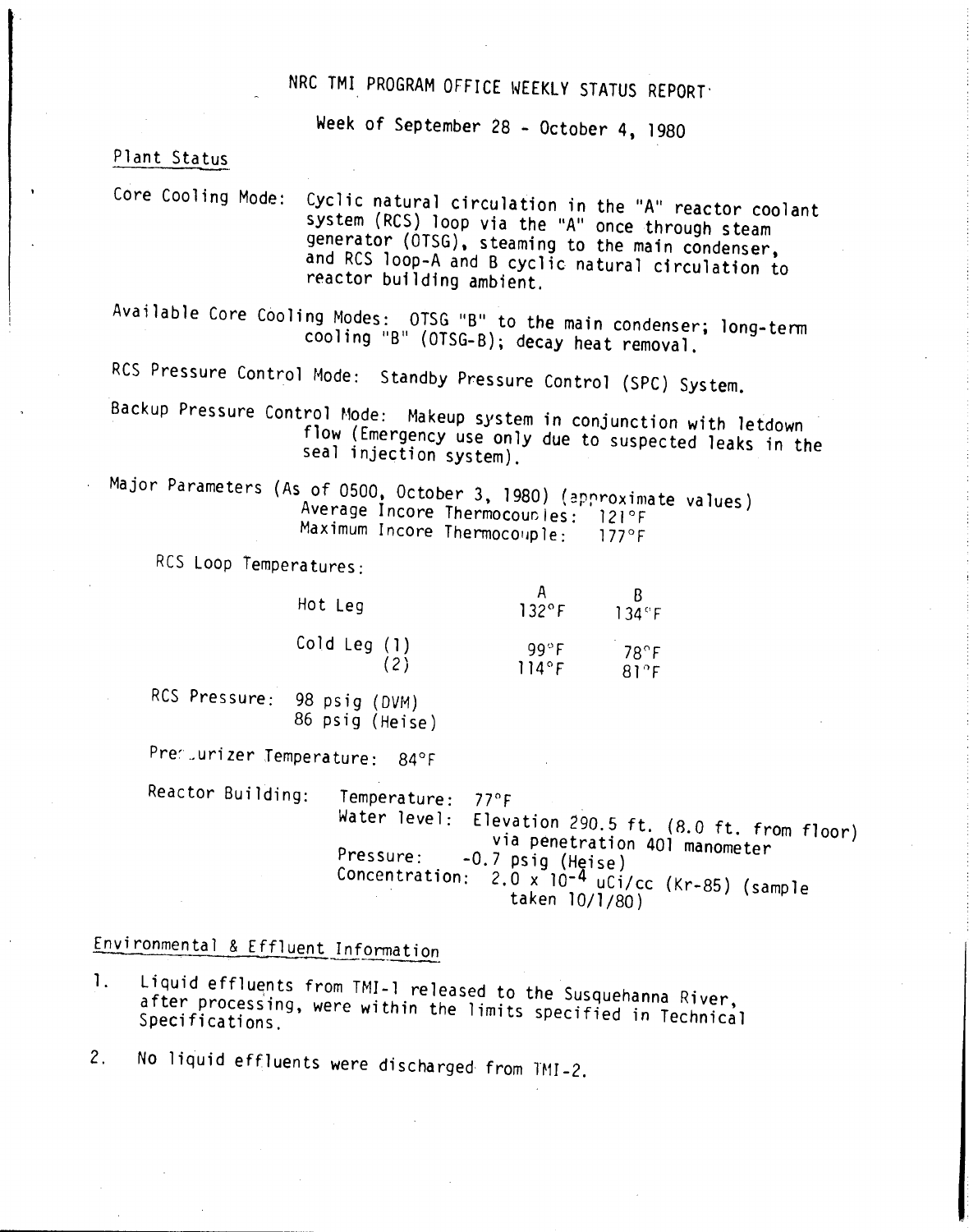- EPA Environmental Data. Results from EPA monitoring of the environment  $3.$ around the TMI site were as follows:
	- The EPA measured Kr-85 concentrations (pCi/m<sup>3</sup>) at several  $\mathbf{L}$  in environmental monitoring stations and reported the following  $results<sup>2</sup>$

| Location                                      | September 19-26.<br>1980<br>(DCI/m3)<br>18<br>22<br>$\star$ |  |
|-----------------------------------------------|-------------------------------------------------------------|--|
| Bainbridge<br>Goldsboro<br>Observation Center |                                                             |  |
| Middletown<br>Hill Island                     | 18<br>ח ו                                                   |  |

\*Analysis incomplete. Will be reported next week.

All of the above levels of krypton-85 are considered to be background levels.

- No radiation above normally occurring background levels were detected in any of the samples collected from the EPA's air and gamma rate networks during the period from September 24 through October 2. 1980.
- NRC Environmental Data. 4.
	- The following are the NRC air sample analytical results for  $\sim$   $\sim$ the onsite continuous air sampler:

| Sample     | Period                         | $1 - 131$<br>$Cs - 137$<br>$(uC1/cc)$ $(uC1/cc)$ |
|------------|--------------------------------|--------------------------------------------------|
| $HP - 235$ | September 26 - October 1, 1980 | $10.3E-14$ < 10.3F-14                            |

Fifty-eight environmental TLD measurements for the period July 31 to August 26, 1980, indicate gamma radiation to be at the natural background levels.

- Licensee Radioactive Material and Radwaste Shipments. The following 5. shipments were made:
	- On Monday, September 29, 1980, a 40 ml Unit 2 reactor coolant  $\overline{a}$ sample was shipped to Babcock and Wilcox (B&W), Lynchburg, Virginia.
	- On Monday, September 29, 1980, sixty-one drums containing  $\ddot{\phantom{1}}$ Unit 2 compacted/non-compacted wastes and radiac wash were sent to Nuclear Engineering Company (NECO), Richland, Washington.

On Wednesday, October 1, 1980, Unit 2 air sample filters were  $$ mailed to Teledyne Isotopes, Westwood, New Jersey.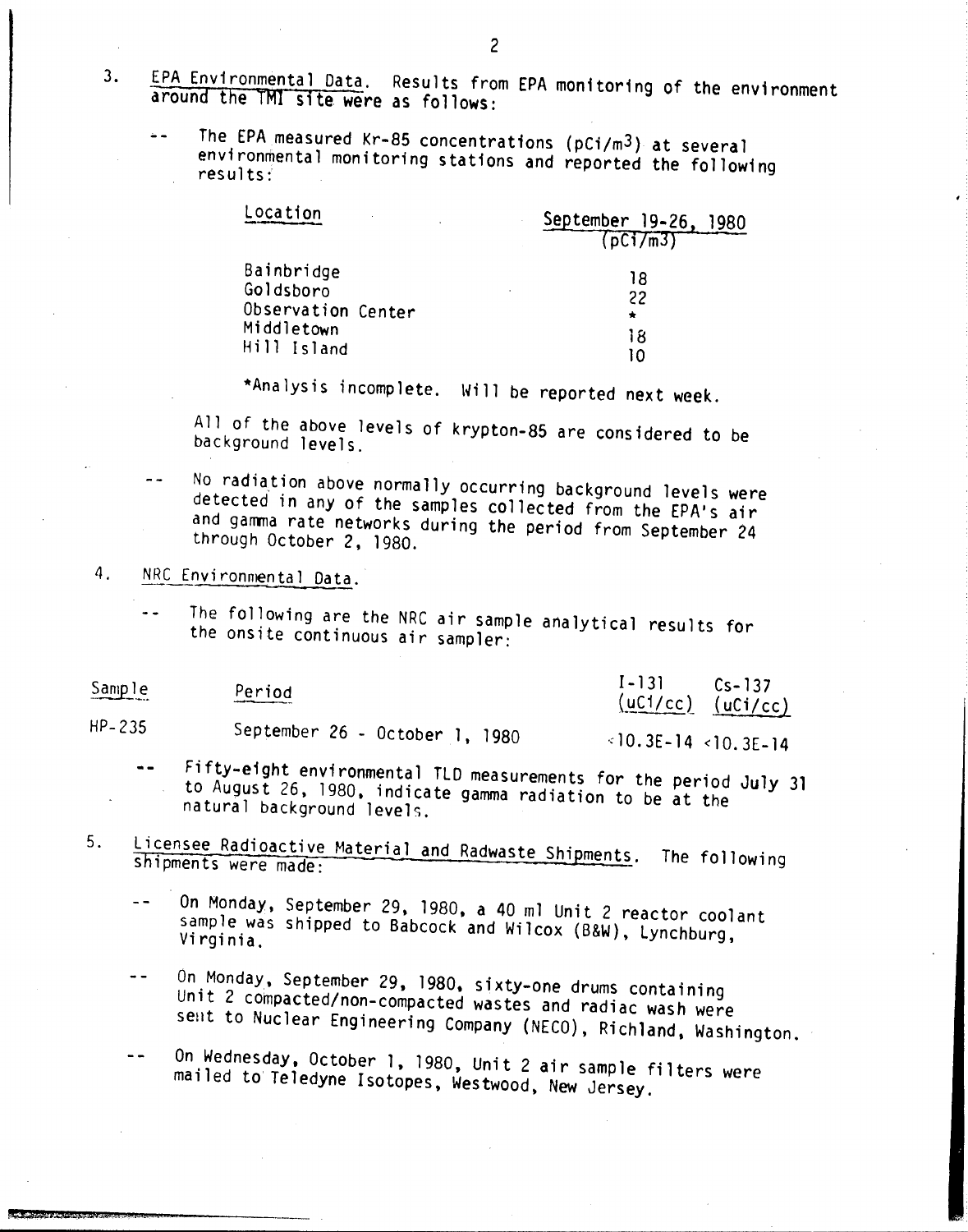- On Thursday, October 2, 1980, four Unit 2 6' x 6' condensate  $\overline{a}$ polisher resin liners (Type A, LSA) were shipped to NECO, Richland, Washington.
- On Friday, October 3, 1980, an EPICOR-I resin liner (D-5), Type B LSA, was shipped to NECO, Richland, Washington.
- On Friday, October 3, 1980, a Unit 2 shipment of laundry was sent to Tri-State Industrial Laundries, Utica, New York.

# Major Activities

- Pennsylvania Public Utility Commission Funding Decisions. Recent  $\mathbf{1}$ . actions by the Pennsylvania Public Utility Commission (PAPUC) to deny the request of the licensee for emergency rate relief and further interpretations that prevent revenues received from rate payers from being used for cleanup activities resulted in a noticeable decline in work activities at TMI-2. Although the work slowdown has been in effect, no adverse affects on public health and safety or failure to comply with appropriate regulations has been noted.
- Mini Decay Heat System. Remaining effort is centered on the inline  $2.$ filter changeout methodology for this sytem Operations readiness
- Reactor Building Status. The next reactor building entry is tentatively  $3.$ scheduled for October 16, 1980. Purge evolutions to support this